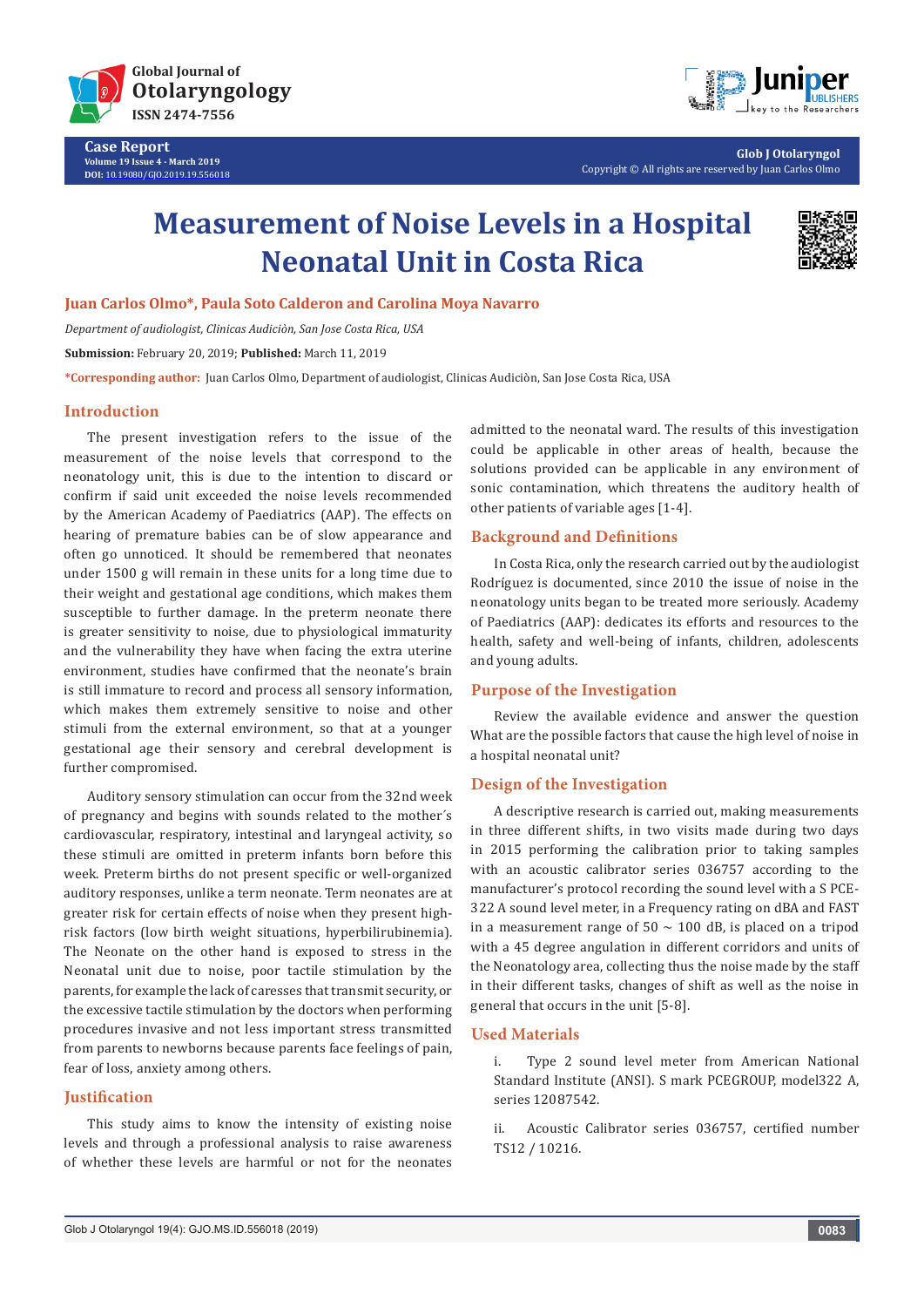- iii. Acer branded computer, Intel Atom N570, Windows7.
- iv. Tripod brand ALPHA 2500 DESIGN
- v. Pencils and pencils.
- vi. White leaves.

## **Analysis of the Results**

**Table 1**: Summary of measurements taken on Friday, February 20, 2015.

| <b>Place Neonatology</b>                                | Day                     | <b>Measurement</b><br>in dB in the<br>morning | <b>Surplus</b><br>according<br>to AAP 45<br>dB | Measure-<br>ment in<br>dB in the<br>afternoon | <b>Surplus</b><br>according<br>to AAP 45<br>dB | Measure-<br>ment in<br>dB in the<br>night | <b>Surplus</b><br>according<br>to AAP 35<br>dB |
|---------------------------------------------------------|-------------------------|-----------------------------------------------|------------------------------------------------|-----------------------------------------------|------------------------------------------------|-------------------------------------------|------------------------------------------------|
| <b>Enchanted Phototherapy</b>                           | Friday 20 Feb-<br>ruary | 59 dB                                         | 14dB                                           | 50dB                                          | 5 dB                                           | 69dB                                      | 34 dB                                          |
| Inmates intermediate care 2                             | Friday 20 Feb-<br>ruary | 60dB                                          | 15dB                                           | 53 dB                                         | 8 dB                                           | 69dB                                      | 34 dB                                          |
| Inmates intermediate care 1                             | Friday 20 Feb-<br>ruary | 49dB                                          | 4 dB                                           | 61dB                                          | 16dB                                           | 50 dB                                     | 15dB                                           |
| Neo Intensive Care                                      | Friday 20 Feb-<br>ruary | 51 dB                                         | 6 dB                                           | 59 dB                                         | 14dB                                           | 52 dB                                     | 17dB                                           |
| Hallway in front of bedridden Photother-<br>apy         | Friday 20 Feb-<br>ruary | 57 dB                                         | 12dB                                           | 58 dB                                         | 13dB                                           | 68 dB                                     | 33 dB                                          |
| Corridor in front of Bedridden intermedi-<br>ate care 2 | Friday 20 Feb-<br>ruary | 49dB                                          | 4 dB                                           | 57 dB                                         | 12dB                                           | 51 dB                                     | 16dB                                           |
| Corridor in front of Bedridden intermedi-<br>ate care 1 | Friday 20 Feb-<br>ruary | 54 dB                                         | 9 dB                                           | 58 dB                                         | 13dB                                           | 52 dB                                     | 17dB                                           |
| Corridor in front of Neo Intensive Care                 | Friday 20 Feb-<br>ruary | 55 dB                                         | 10dB                                           | 50dB                                          | 5 dB                                           | 54 dB                                     | 19dB                                           |

Note that all measurements exceed the maximum permissible noise levels according to the American Academy of Paediatrics. (1) 45 dB during the day, and 35 dB for the night.

| <b>Place Neonatology</b>                              | Day                                | Measure-<br>ment in<br>dB in the<br>morning | Surplus ac-<br>cording to<br>AAP 45dB | Measure-<br>ment in<br>dB in the<br>afternoon | <b>Surplus</b><br>according to<br><b>AAP 45 dB</b> | Measure-<br>ment in dB in<br>the night | <b>Surplus</b><br>according to<br><b>AAP 35 dB</b> |
|-------------------------------------------------------|------------------------------------|---------------------------------------------|---------------------------------------|-----------------------------------------------|----------------------------------------------------|----------------------------------------|----------------------------------------------------|
| <b>Enchanted Phototherapy</b>                         | Saturday 28<br>February            | 51 dB                                       | 6 dB                                  | 60dB                                          | 15dB                                               | 50dB                                   | 15dB                                               |
| Inmates intermediate care 2                           | Saturday 28<br>February            | 59 dB                                       | 14dB                                  | 52 dB                                         | 7 dB                                               | 51dB                                   | 16dB                                               |
| Inmates intermediate care 1                           | Saturday 28<br>February            | 49dB                                        | 4 dB                                  | 57 dB                                         | 12dB                                               | 60 dB                                  | 25dB                                               |
| Neo Intensive Care                                    | Saturday 28<br>February            | 51 dB                                       | 6 dB                                  | 59 dB                                         | 14dB                                               | 52 dB                                  | 17dB                                               |
| Hallway in front of bedridden<br>Phototherapy         | Saturday 28<br>February            | 57 dB                                       | 12 dB                                 | 55 dB                                         | 10dB                                               | 50dB                                   | 15dB                                               |
| Corridor in front of Bedridden<br>intermediate care 2 | Saturday 28<br>February<br>febrero | 58 dB                                       | 13dB                                  | 71 dB                                         | 26dB                                               | 53 dB                                  | 18dB                                               |
| Corridor in front of Bedridden<br>intermediate care 1 | Saturday 28<br>February            | 52 dB                                       | 7 dB                                  | 55 dB                                         | 10dB                                               | 58 dB                                  | 23dB                                               |
| Corridor in front of Neo Intensive<br>Care            | Sábado 28<br>febrero               | 55-60dB                                     | $10-15$ dB                            | 48dB                                          | 3 dB                                               | 59 dB                                  | 24 dB                                              |

Note that all measurements exceed the maximum permissible noise levels according to the American Academy of Paediatrics. (1) 45 dB during the day, and 35 dB for the night. In this unit, it should meet an average of 45 dB allowed during the day, while approximately it was possible to reach up to 69dB of noise present in several measurements, recorded from different areas of the research site, such as noise caused by monitors, sinks, telephone noises, staff conversing, poorly maintained equipment, air conditioning, high noise changes during staff shift changes, medical visits and visits from parents.

noise levels in the neonatology area of the hospital clearly

**0084**

In the research carried out, it was found that the existing exceed the permitted and standardized noise levels mentioned above with surpluses of 4 dB at 34 dB on Friday Table 1 and on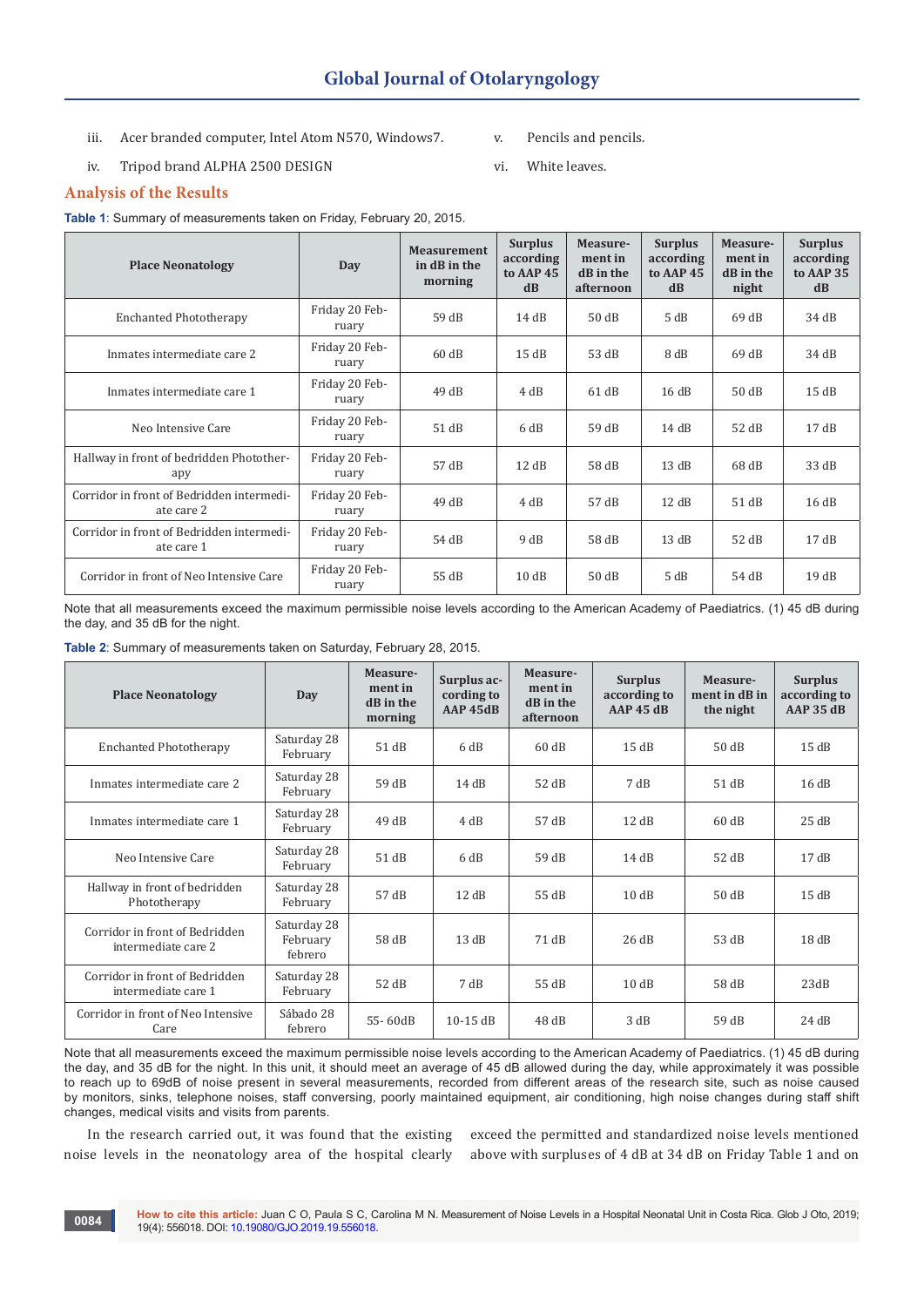Saturday with surpluses of 3dB at 26dB Table 2. Analyzing the results, it is found greater intensity of noise in the afternoon hours and less noise during the morning hours, it was observed that during the shift changes of the nursing staff the noise levels were increased. It is found as maximum peak in the morning hours of 60dB, in the afternoon of 71dB, and minimum peak in the morning hours of 49dB, and in the afternoon of 50dB, on Friday, it is found for Saturday in the hours of the morning a maximum peak of 59dB, and in the afternoon 71 dB and as

a minimum peak in morning and afternoon hours of 48 dB at 49dB (Tables 1 & 2). The stress caused to babies by noise can cause damage to their development at the neurological level. In summary according to the research carried out if a noise level higher than the normal standards for a neonatology area was found, which will give the necessary recommendations for the personnel that work and information that some are unaware of (Table 3).

| <b>Place Neonatology</b>                  | <b>Measurements In dB</b> |  |  |  |  |
|-------------------------------------------|---------------------------|--|--|--|--|
| Nurse talking                             | 54 dB                     |  |  |  |  |
| Hand washing                              | 61 a 65 dB                |  |  |  |  |
| Shift change                              | 58 a 59 dB                |  |  |  |  |
| Dreaming Monitor                          | 52 a 65 dB                |  |  |  |  |
| Opening Syringe Package                   | 57 a 64 dB                |  |  |  |  |
| Respirator sounding                       | 55 dB                     |  |  |  |  |
| Crying baby                               | 66 dB                     |  |  |  |  |
| Load cart noise                           | 56 dB                     |  |  |  |  |
| Sound level meter inside closed incubator | 54 dB                     |  |  |  |  |
| Sound level meter inside open incubator   | 55 dB                     |  |  |  |  |
| Phone ringing                             | 57 dB                     |  |  |  |  |
| Taking Hiccup out of Baby                 | 62 dB                     |  |  |  |  |
| Air conditioner                           | 55 dB                     |  |  |  |  |
| Opening Incubator                         | 54 dB                     |  |  |  |  |
| Moving place incubator                    | 71 dB                     |  |  |  |  |
| Trash change                              | 52 dB                     |  |  |  |  |

**Table 3**: Summary of other measurements made in the neonatology unit of the hospital.

Note that all measurements exceed the maximum permissible noise levels according to the American Academy of Paediatrics. (1) 45 dB during the day, and 35 dB for the night since this can happen at any time of the day.

#### **Conclusion**

The noise levels found in the neonatal unit are above the levels recommended by the American Paediatric Association (45 dB in the day and 35 dB in the night). Inform the staff of neonatology area about the effects of noise in neonates hearing problems should be detected as early as possible for a timely intervention, taking advantage of the plasticity of the sensory system under development, before three months of life to prevent any type of delays in the acquisition of language and other problems, this through screening (neonatal auditory screening) and audiological evaluations that may allow timely diagnosis, we cannot know at present about the hearing status of neonates who are in the ICU of the Hospital, so these do not have neonatal hearing screening. Make a noise map showing the areas where there is more noise, where it is possible to see that the neonatology unit exceeds the limits allowed by the AAP. In the investigation, it was determined that the noise levels generated in the area do not exceed eighty decibels, so it is not considered that they can damage children's hearing. Even when the noise levels generated do not have the potential intensity to cause noise-induced loss (they do not exceed eighty decibels),

they have the potential to affect the development of babies and exceed the levels recommended by the AAP.

#### **References**

- 1. [Noise: A Hazard for the Fetus and New-born \(1997\) American Acade](https://pediatrics.aappublications.org/content/100/4/724)[my of Pediatrics 100\(4\).](https://pediatrics.aappublications.org/content/100/4/724)
- 2. Diana Lorena Fajardo SY (2007) Noise levels in the Neonatal Intensive Care Unit «CIRENA» of the Hospital Universitario del Valle, Cali, Colombia 48(3): 120-125.
- 3. Dra, Josefina Gallegos-Martínez DJH (2011) Noise index in the neonatal unit. Its impact on newborns.
- 4. Dras, Iris T, Schapira NA (2015) Stress In New borns Internships (NICU): Proposals to Minimize its Effects.
- 5. [Germán Trinidad VA \(2009\) Recomendaciones de la Comisión para la](https://dialnet.unirioja.es/servlet/articulo?codigo=3205446)  [Detección Precoz de Hipoacusias \(CODEPEH\) para 2010 p. 1-6.](https://dialnet.unirioja.es/servlet/articulo?codigo=3205446)
- 6. M García del Ríoa MS (2007) Review of the standards and recommendations for the design of a neonatology unit. Spanish Association of **Pediatrics**
- 7. Patricia Fernández DNC (2006) Effects of Noise in Neonatal Hospital Environment.
- 8. Werner AF (2006) Afecciones Auditivas de Origen Ocupacional. Buenos Aires, Argentina: Dosyuna ediciones.